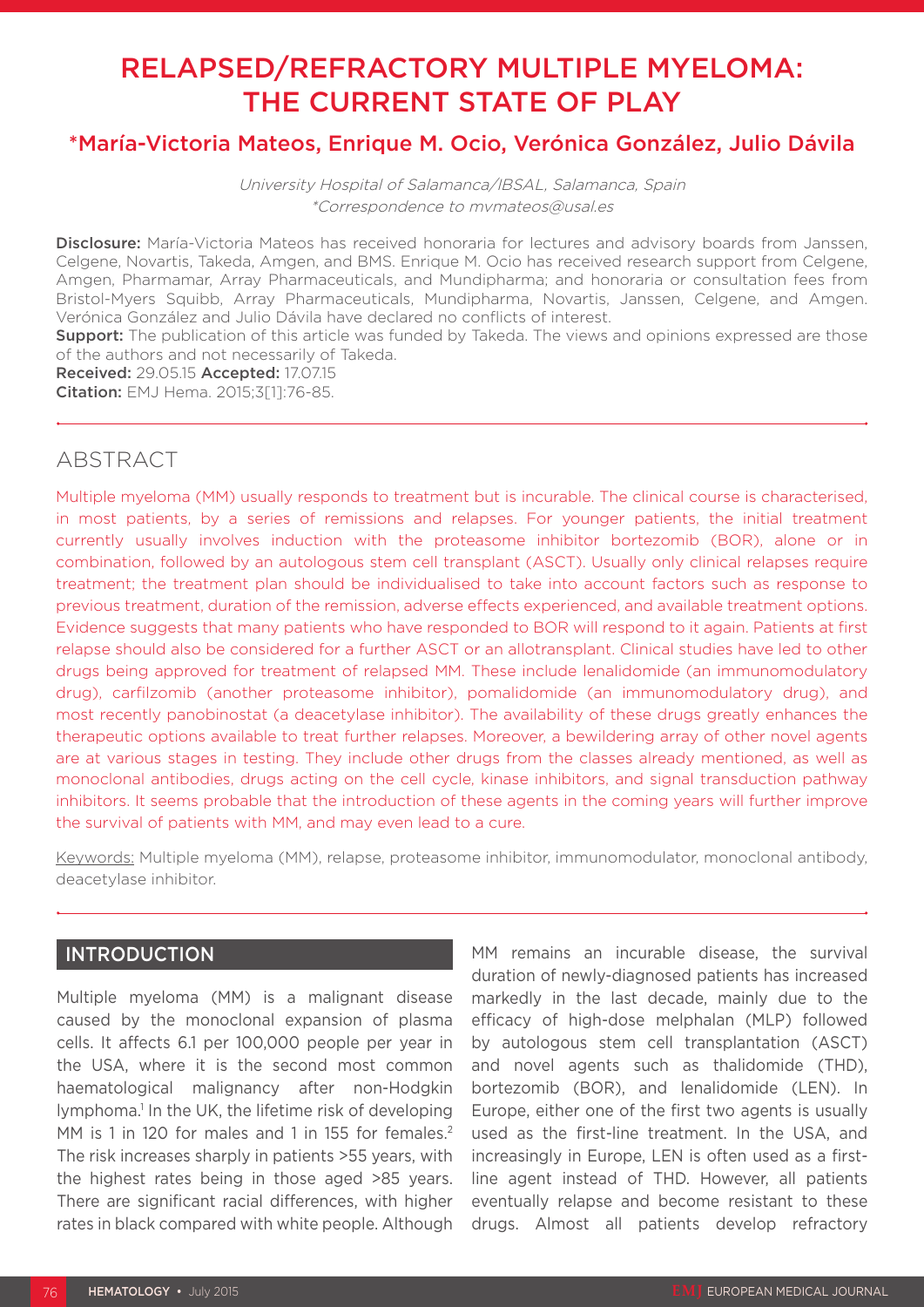disease, at which point the median event-free survival time is 5 months, with overall survival (OS) at this stage under a year.<sup>3</sup> This review considers the options available for the treatment of patients with relapsed MM, including those who have become refractory to treatment.

### TREATMENT OF RELAPSED AND REFRACTORY MM

#### Key Clinical Trials

There are a number of drugs and drug combinations approved by both the FDA and the EMA for the treatment of patients with MM who have relapsed or become refractory to treatment. For most, this was based upon the results from Phase III trials,4-9 although for one drug, carfilzomib (CARF), approval was partly based upon the results of Phase II trials.<sup>10-12</sup> Details of these pivotal trials are summarised in Table 1. Below, we review these and other key clinical trials which currently inform the state-of-the-art treatment of relapsed and refractory MM. The outcome measures for individual studies are the predetermined primary endpoints.

#### Proteasome Inhibitors

The APEX study compared the use of the intravenous proteasome inhibitor, BOR, with oral dexamethasone (DEX) for the treatment of relapsed MM.4 The median time-to-progression (TTP) (progression-free survival [PFS] times) were 6.22 versus 3.49 months (p<0.001). In a separate trial, BOR alone was compared with the same BOR regimen with the addition of intravenous pegylated liposomal doxorubicin (PLD) for the treatment of relapsed MM.5 The median PFS durations were 9.3 versus 6.5 months, respectively (p=0.000004).

CARF is a second-generation proteasome inhibitor. It was approved by the FDA, but not the EMA, on the basis of results from three Phase II trials for its use as a single agent in patients with relapsed MM.10–12 These trials had very different designs and study populations. Overall response rates (ORRs) to intravenous CARF of 17.1%, 59.3%-64.2%, and 23.7% were obtained in patients previously exposed to BOR, $\mu$ <sup>1</sup> patients naïve to BOR, $\mu$ <sup>2</sup> and in a mixed group of patients, some of whom had been exposed to BOR,<sup>10</sup> respectively. All three studies concluded that the results demonstrated that CARF was potentially effective for treating relapsed

MM. FOCUS was a Phase III trial that compared CARF single agent with low-dose corticosteroids and optional cyclophosphamide (CYC) in patients with relapsed MM. The primary endpoint was OS; this was not reached, although there were significant differences in some secondary endpoints.13 Subsequently, a Phase III trial (ASPIRE) compared the use of intravenous CARF combined with LEN and DEX with a control group of patients treated with LEN and DEX alone.<sup>14</sup> The median PFS times were 26.3 versus 17.6 months, respectively. Recently, the pre-planned interim analysis of a Phase III trial (ENDEAVOR) that compared intravenous CARF combined with DEX and BOR combined with DEX for relapsed MM showed that PFS was significantly better with the former (18.7 versus 9.4 months). The dose of CARF used in the ENDEAVOR trial<sup>15</sup> (56 mg/m<sup>2</sup>) was significantly higher than that used in most previous studies, including ASPIRE  $(27 \text{ mg/m}^2)$ . These findings suggested that CARF may be the best in its class for the treatment of relapsed MM.

Numerous new third-generation proteasome inhibitors are currently being investigated for MM. They differ both in terms of the catalytic subunits of the targeted proteasome and in the reversibility of the inhibition. It is hoped that they will have similar or superior efficacy rates to BOR, be better tolerated, and be able to overcome BOR resistance. A Phase III trial of ixazomib (IXZ), which is given orally weekly, has recently been completed. It compared IXZ with placebo, in combination with LEN and DEX. Press releases suggest that patients treated with the active drug had longer PFS times compared with those treated with placebo. Oprozomib, a structural analogue of CARF, is also given orally.16 Both oprozomib and marizomib, which is given intravenously, appear to confer promising outcomes in early clinical studies.

#### Immunomodulatory Drugs

Two very similar studies, one from North America and the other from a consortium encompassing Europe, Israel, and Australia compared the combination of oral LEN, an immunomodulatory drug, and DEX with placebo and DEX for the treatment of relapsed MM.6,7 The median PFS times in the two studies were 11.1 versus 4.7 months (p<0.001) and 11.3 versus 4.7 months (p<0.001), respectively. The median TTP was not significantly related to the previous exposure to THD in either study of patients receiving LEN. LEN combined with DEX (40 mg weekly) is the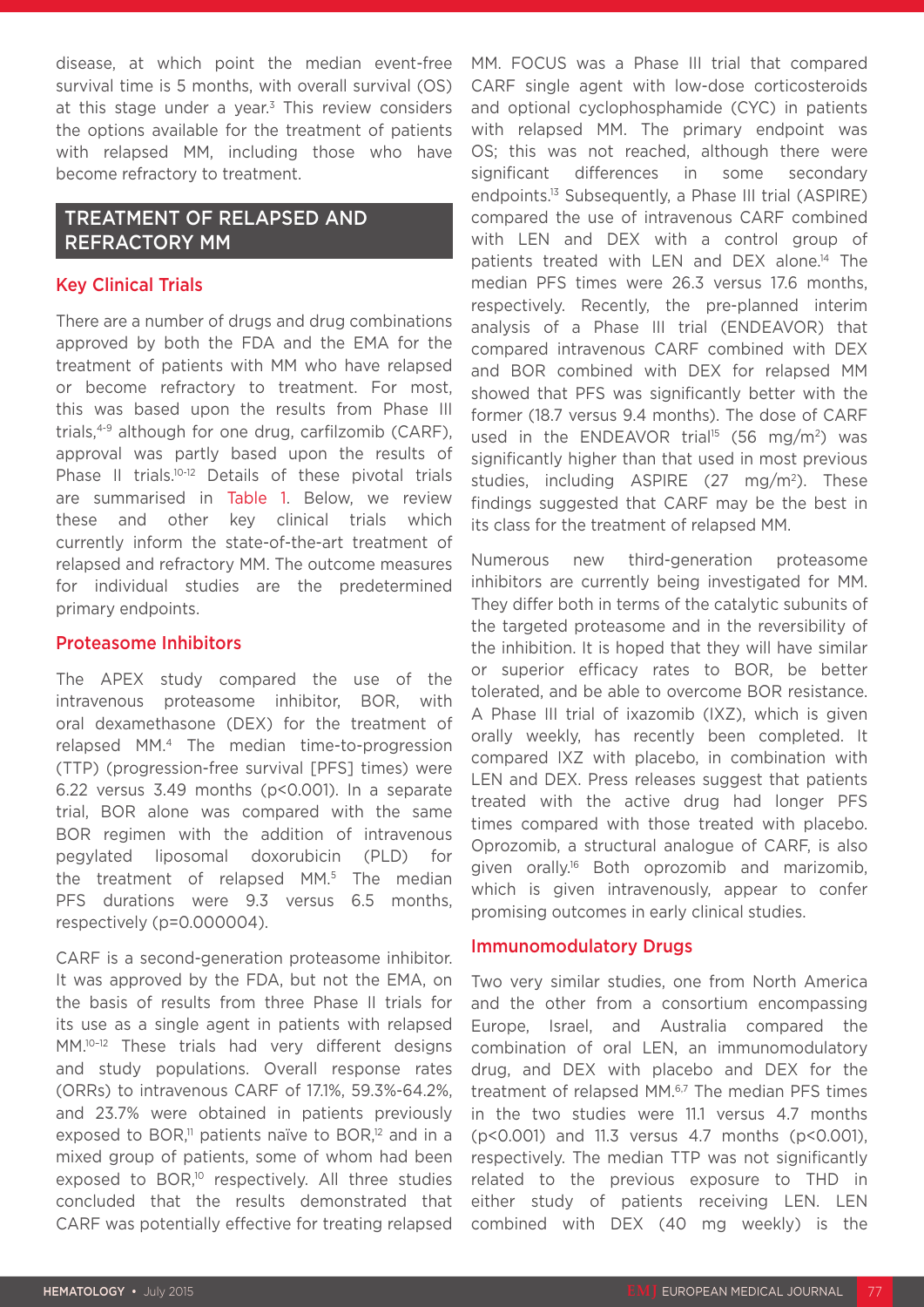control arm in a number of ongoing Phase III Depending on the results of these, three-drug trials investigating the efficacy of novel agents. combinations may become increasingly utilised.

#### Table 1: Key clinical studies leading to FDA and EMA approval.

| Drug        | Study                                                                | Patient<br>group                                                                                        | <b>Treatment</b>                                                                                                                                                              | Comparator                                                                                                                                                            | Principle<br>outcome<br>measure                                                                  | Other<br>outcome<br>measures<br>(selected)                                                                                                                                      | Adverse<br>events<br>(selected)                                                        |
|-------------|----------------------------------------------------------------------|---------------------------------------------------------------------------------------------------------|-------------------------------------------------------------------------------------------------------------------------------------------------------------------------------|-----------------------------------------------------------------------------------------------------------------------------------------------------------------------|--------------------------------------------------------------------------------------------------|---------------------------------------------------------------------------------------------------------------------------------------------------------------------------------|----------------------------------------------------------------------------------------|
| <b>BOR</b>  | Multicentre,<br>randomised,<br>OL, Phase III <sup>4</sup>            | $N = 669;$<br>1-3 previous<br>treatments                                                                | BOR 1.3 mg/m <sup>2</sup><br>on d. 1, 4, 8, &<br>11 for 8 3-wk.<br>cycles, then on<br>d. 1, 8, 15, & 22<br>for 3 5-wk. cycles                                                 | DEX 40 mg on<br>d. 1 through 4, 9<br>through 12, & 17<br>through 20 for<br>4 5-wk. cycles,<br>then on d. 1<br>through 4 for 5<br>4-wk. cycles                         | Median<br>time to DP:<br>6.22 vs.<br>3.49 mth.<br>(HR for<br>the BOR<br>group, 0.55;<br>p<0.001) | RR: 38%<br>vs. 18%<br>(p < 0.001)<br>1-year SR:<br>80% vs. 66%<br>$(p=0.003)$<br>Median DR: 8<br>vs. 5.6 mth.                                                                   | Grade 3 or<br>4 adverse<br>events: 75%<br>vs. 60%                                      |
| BOR-<br>PLD | Multicentre,<br>randomised,<br>OL, Phase III <sup>5</sup>            | $N = 646$ ;<br>>1 previous<br>treatment                                                                 | BOR 1.3 mg/m <sup>2</sup><br>on d. 1, 4, 8, & 11<br>of an every 21-d.<br>cycle, + PLD<br>$30 \text{ mg/m}^2$ on<br>d.4                                                        | BOR 1.3 mg/m <sup>2</sup><br>on d. 1, 4, 8, & 11<br>of an every 21-d.<br>cycle                                                                                        | Median<br>time to<br>DP: 9.3 vs.<br>6.5 mth.<br>(HR for the<br>PLD-BOR<br>group 1.82)            |                                                                                                                                                                                 | Grade 3 or<br>4 adverse<br>reactions: 80%<br>vs. 64%                                   |
| <b>LEN</b>  | Multicentre,<br>randomised,<br>DB, OL, PC,<br>Phase III <sup>7</sup> | $N = 293$<br>>1 previous<br>treatment<br>and<br>measurable<br>disease not<br>resistant to<br><b>DEX</b> | LEN 25 mg on<br>d. 1 to 21 of a 28-<br>d. cycle $+40$ mg<br>DEX on d. 1 to 4,<br>9 to 12, & 17 to<br>20 for the first 4<br>cycles. Then DEX<br>40 mg only on<br>d. $1$ to $4$ | Placebo 25 mg<br>on d. 1 to 21 of<br>a 28-day cycle<br>+ DEX on d. 1 to<br>4, 9 to 12 & 17 to<br>20 for the first<br>4 cycles. Then<br>DEX 40 mg only<br>on d. 1 to 4 | Median<br>time to DP:<br>11.1 vs. 4.7<br>mth. (HR<br>for the LEN<br>group 0.35)                  | RR: 44% vs.<br>41% (n.s.)<br>15 mth. SR:<br>76% vs. 65%<br>$(p=0.03)$<br>Median DR:<br>10.2 vs. 7 mth.<br>$(p=0.0008)$                                                          | Grade 3 or<br>4 adverse<br>reactions: 85%<br>vs. 73%                                   |
| <b>LEN</b>  | As above <sup>6</sup>                                                | As above,<br>except N=351                                                                               | As above                                                                                                                                                                      | As above                                                                                                                                                              | Median<br>time to DP:<br>11.1 vs. 4.7<br>mth. (HR<br>for the LEN<br>group 2.85)                  | RR: 61%<br>vs. 20%<br>(p < 0.001)<br>Median SR:<br>29.6 vs.<br>20.2 mth.<br>(p < 0.001)<br>OS sig.<br>improved<br>in the LEN<br>group in<br>those on<br>prior THD<br>$(p=0.03)$ | The primary<br>toxic effects<br>of LEN were<br>haematologic,<br>and were<br>manageable |
| CARF        | Multicentre,<br>SA, OL,<br>Phase II <sup>10</sup>                    | $N = 266;$<br>>2 previous<br>treatments                                                                 | CARF 20 mg/m <sup>2</sup><br>x 2 weekly for<br>3 of 4 weeks in<br>cycle 1, then<br>27 mg/m <sup>2</sup> for <12<br>cycles                                                     |                                                                                                                                                                       | RR: 24%                                                                                          | RR: 60%<br>vs. 24%<br>(p < 0.001)<br>Median<br>time to DP<br>for those<br>on prior<br><b>THD: 8.4</b><br>vs. 4.6 mth.<br>(p < 0.001)                                            | Adverse<br>events were<br>'manageable'                                                 |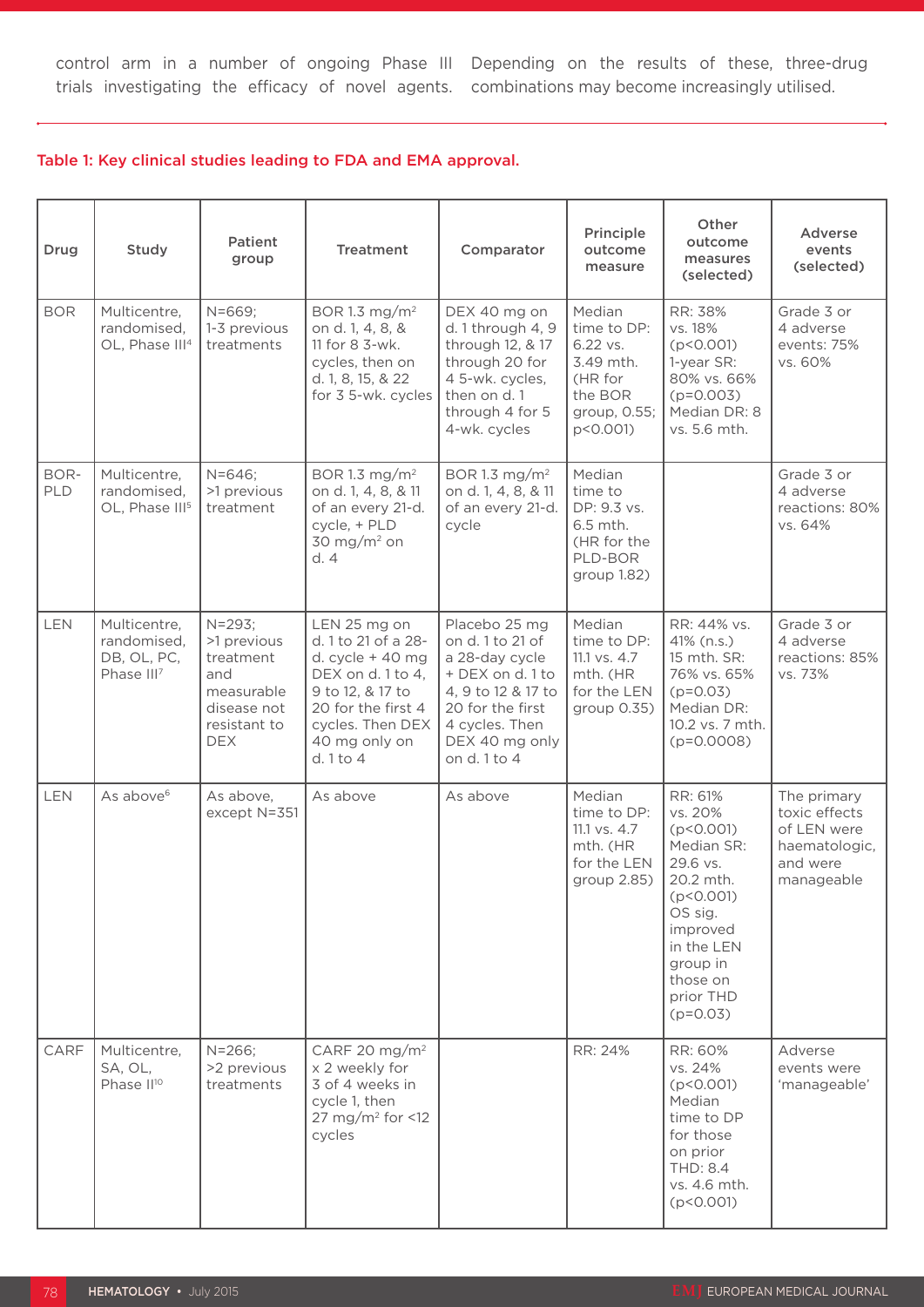#### Table 1 continued.

| Drug       | Study                                                              | Patient<br>group                                                                               | <b>Treatment</b>                                                                                                                                                                                                                                                                              | Comparator                                                                                                 | Principle<br>outcome<br>measure                                                                         | Other<br>outcome<br>measures<br>(selected)                                                                                          | Adverse<br>events<br>(selected)                        |
|------------|--------------------------------------------------------------------|------------------------------------------------------------------------------------------------|-----------------------------------------------------------------------------------------------------------------------------------------------------------------------------------------------------------------------------------------------------------------------------------------------|------------------------------------------------------------------------------------------------------------|---------------------------------------------------------------------------------------------------------|-------------------------------------------------------------------------------------------------------------------------------------|--------------------------------------------------------|
| CARF       | Multicentre,<br>SA, OL,<br>Phase II <sup>12</sup>                  | N=129; 1-3<br>previous<br>treatments;<br>naïve to BOR                                          | Cohort 1: CARF<br>20 mg/m <sup>2</sup> for all<br>treatment cycles                                                                                                                                                                                                                            | Cohort 2: CARF<br>20 mg/m <sup>2</sup> for<br>cycle 1 and then<br>$27 \text{ mg/m}^2$                      | RR cohort 1<br>vs. cohort 2:<br>42% vs. 52%<br>(lower<br>bound of<br>the 95%<br>CI was not<br>exceeded) |                                                                                                                                     |                                                        |
| CARF       | Multicentre,<br>SA, OL,<br>Phase II <sup>11</sup>                  | $N = 35; 1 - 3$<br>previous<br>treatments;<br>BOR non-<br>naïve                                | CARF 20 mg/m <sup>2</sup><br>in a twice-weekly,<br>consecutive-day<br>dosing schedule<br>for 12 monthly<br>cycles                                                                                                                                                                             |                                                                                                            | Response<br>rate: 17%                                                                                   | Median DR:<br>7.8 mth.<br>Median OS:<br>15.6 mth.                                                                                   |                                                        |
| CARF       | Multicentre,<br>OL,<br>randomised,<br>Phase III <sup>14</sup>      | $N = 792;$<br>1-3 previous<br>treatments                                                       | CARF - d. 1, 2,<br>8, 9, 15, & 16<br>(starting dose,<br>20 mg/m <sup>2</sup><br>d. 1 & 2 of cycle 1;<br>target dose,<br>$27 \text{ mg/m}^2$<br>thereafter)<br>during cycles 1<br>through 12 and<br>on d. 1, 2, 15, &<br>16 during cycles<br>13 through 18.+<br>LEN & DEX as for<br>comparator | LEN 25 mg on<br>d. 1 through 21.<br>DEX 40 mg on<br>d. 1, 8, 15, & 22                                      | Median<br>PFST: 26.3<br>vs. 17.6 mth.<br>(HR for<br>progression<br>or death<br>0.69)                    | RR: 87% vs.<br>67%<br>24 mth. SR:<br>73% vs. 65%                                                                                    | Grade 3 or<br>higher adverse<br>events: 84%<br>vs. 81% |
| <b>POM</b> | Multicentre,<br>OL,<br>randomised<br>Phase III <sup>8</sup>        | $N = 455$<br>Relapsed<br>on at least 2<br>consecutive<br>cycles of<br>BOR and/or<br><b>LEN</b> | 28 d. cycles of<br>POM 4 mg/day<br>on d. 1-21, orally<br>+ DEX 40 mg/d.<br>on d. 1, 8, 15, & 22<br>until progression<br>or toxicity                                                                                                                                                           | 28 d. cycles of<br>POM 4 mg/d. on<br>d. $1-21$ , orally +<br>DEX 40 mg/d.<br>on d. 1-4, 9-12,<br>and 17-20 | Median<br><b>PFST: 4.0</b><br>vs. 1.9 mth.<br>(HR 0.48)                                                 |                                                                                                                                     |                                                        |
| <b>PAN</b> | Multicentre,<br>randomised,<br>PC, Phase III<br>study <sup>9</sup> | $N = 768;$<br>1-3 previous<br>treatments                                                       | 21 d. cycles of<br>PAN 20 mg on<br>d. 1, 3, 5, 8, 10, 12,<br>orally) + BOR<br>1.3 mg/m <sup>2</sup> on d. 1,<br>4, 8, 11 + $DEX$ 20<br>mg on d. 1, 2, 4,<br>5, 8, 9, 11, 12                                                                                                                   | As before, but<br>substitute PAN<br>for placebo                                                            | Median<br><b>PFST: 12.0</b><br>vs. 8.1 mth.<br>(HR 0.63)                                                | RR: 61% vs.<br>55% (p=0.09)<br>CRR or<br><b>NCRR: 13.4</b><br>vs. 10.9 mth.<br>$(p=0.00006)$<br>Median DR:<br>13.4 vs.<br>10.9 mth. | Serious<br>adverse<br>events: 60%<br>vs. 40%           |

BOR: bortezomib; PLD: pegylated liposomal doxorubicin; LEN: lenalidomide: CARF: carfilzomib; POM: pomalidomide; PAN: panobinostat, DEX: dexamethasone; THD: thalidomide; PC: placebo-controlled; OL: open label; DB: double blind, SA: single agent; HR: hazard ratio; RR: response rate; CRR: complete response rate; NCRR: near-complete response rate; SR: survival rate; OS: overall survival; DR: duration of response; DP: disease progression; PFST: progression-free survival time; d: day(s); wk: week(s); mth: month(s); CI: confidence interval; n.s.: not significant; vs: versus.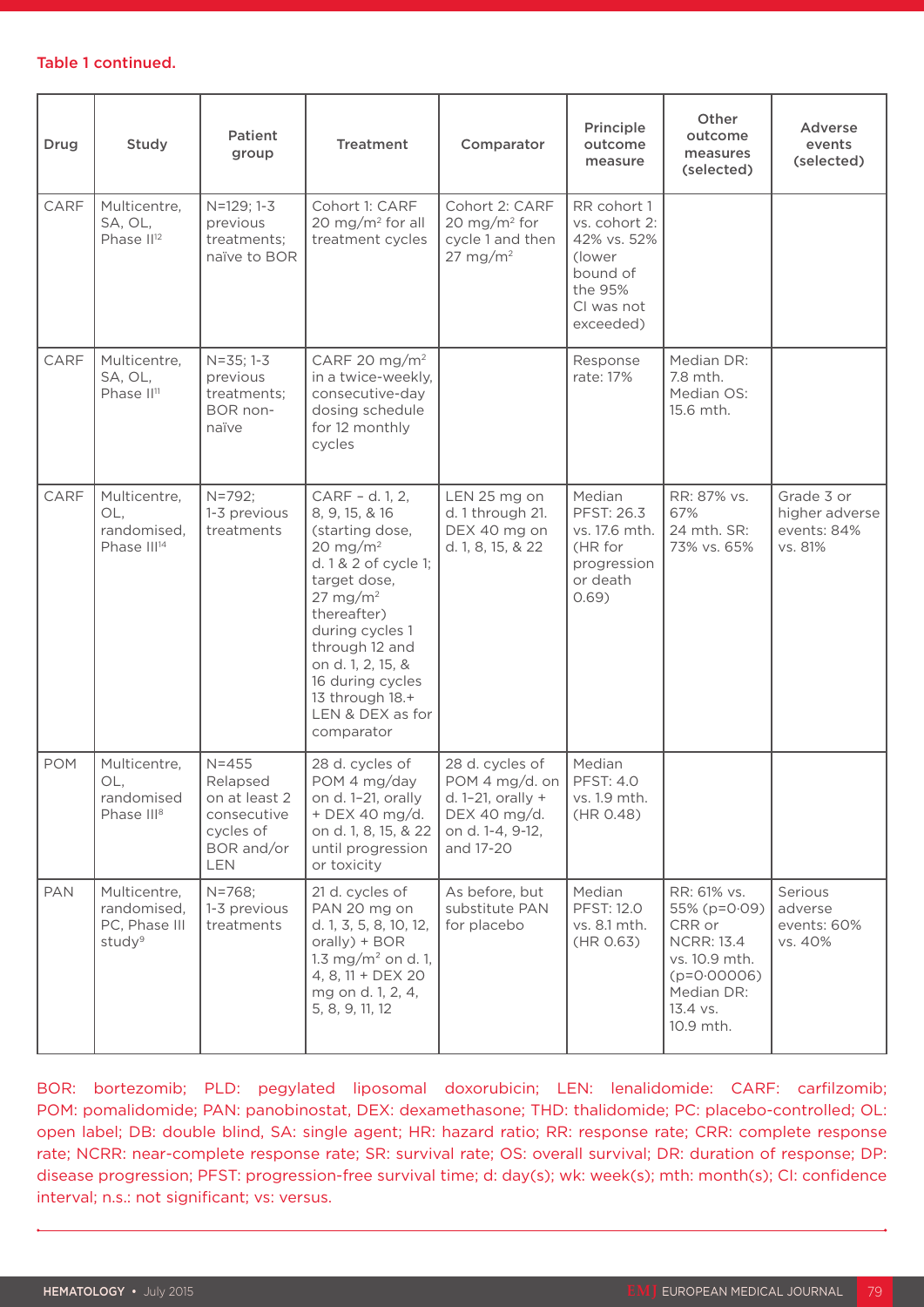Pomalidomide (POM) is a second-generation immunomodulatory drug. Early clinical trials have demonstrated that it has limited efficacy for the treatment of relapsed MM patients when used as a single agent, but showed possible synergistic effects when combined with DEX. The NIMBUS trial compared oral POM combined with low-dose DEX with high-dose DEX in patients with relapsed and refractory MM that have exhausted treatment with BOR and LEN.<sup>8</sup> The median PFS time was significantly better in the former group than in the latter (4.0 versus 1.9 months). The findings from STRATUS,<sup>17</sup> a larger Phase IIIb study of POM and low-dose DEX, were comparable. Current clinical trials are investigating POM and low-dose DEX combined with other agents, such as CYC, BOR, and PLD.18,19

#### Deacetylase Inhibitors

Deacetylase inhibitors are not effective treatments for MM when given as single agents, but act synergistically with other agents, including proteasome inhibitors. Panobinostat (PAN) is an oral pan-deacetylase inhibitor. When combined with BOR and DEX (PANORAMA-1 trial), the median PFS time was significantly better than that in controls who were given placebo and combined BOR and DEX (11.99 versus 8.08 months).<sup>9</sup> In contrast, a Phase III trial of vorinostat and BOR recently reported no improvement in OS.20

Combinations of PAN and second-generation proteasome inhibitors and immunomodulatory drugs are also being evaluated. A Phase I/II study of PAN and DEX with CARF found an ORR of 82%,<sup>21</sup> and a Phase I study is exploring PAN and DEX with IXZ.<sup>22</sup> Rocilinostat is a deacetylase inhibitor with a narrower spectrum of activity than most other agents. It is hoped this may be associated with fewer adverse effects (AEs), whilst maintaining efficacy.23

#### Monoclonal Antibodies

There is a bewildering array of monoclonal antibodies (mAbs) currently being tested for the treatment of MM patients. They are specifically directed against antigens present in the surface of tumour cells. Thereafter, they have a number of different mechanisms of action which include direct cytotoxicity by inducing apoptosis, direct cytotoxicity as a consequence of conjugation to radioisotopes or toxins, and enhancing the immune response through antigen-dependent cellular cytotoxicity or via inducing complementdependent cytotoxicity. Other novel mechanisms include targeting and sequestering of interleukins and targeting B-cell activating factor, which promotes the survival of malignant B cells. mAbs are being investigated both as single agent treatments and in combination with other drugs.

The most thoroughly investigated mAb for MM to date is elotuzumab (Elo). Its results are particularly encouraging when used with LEN and DEX; an ORR of 82% was found in a Phase I study.<sup>24</sup> When combined with BOR in another Phase I study, an ORR of 48% was obtained.<sup>25</sup> The ELOQUENT2 trial was a Phase III trial which compared LEN and DEX with and without Elo.<sup>26</sup> The rates of PFS at 1 and 2 years were 68% versus 57% and 41% versus 27%, respectively, and the median PFS times were 19.4 versus 14.9 months, respectively (p<0001).

Daratumumab (DARA) is a mAb directed against CD38. It appears to have at least three separate mechanisms of action. In a Phase II study of DARA as a single agent, an ORR of 29.2% was obtained.<sup>27</sup> It has been designated by the FDA as a breakthrough therapy that is considered to have the potential to address an important area of unmet clinical need.27 Phase III trials are evaluating it in combination with LEN and DEX (MMY3003- POLLUX) and in combination with BOR and DEX (MMY3004-CASTOR).

#### Treatment of First and Second Relapses

When a patient with MM relapses, it is important to first determine if this is a biochemical or a clinical relapse. CRAB symptoms (elevated calcium, renal failure, anaemia, and bone lesions) should be assessed.<sup>28</sup> Purely biochemical relapses generally do not require treatment, but the patient should be monitored closely for evidence of clinical relapse. Exceptions to this rule include patients with particularly aggressive disease at diagnosis, and those with a rapid increase in paraprotein concentration.

The principle factors to consider when determining the appropriate treatment option for the first relapse in patients with MM are as follows: the treatment regimen already used, the adequacy and duration of the response obtained, any AEs that occurred and that may be ongoing, the nature of the relapse, and the available treatment options. Most patients with MM who are considered to be suitable transplant candidates will have received an ASCT during their initial treatment.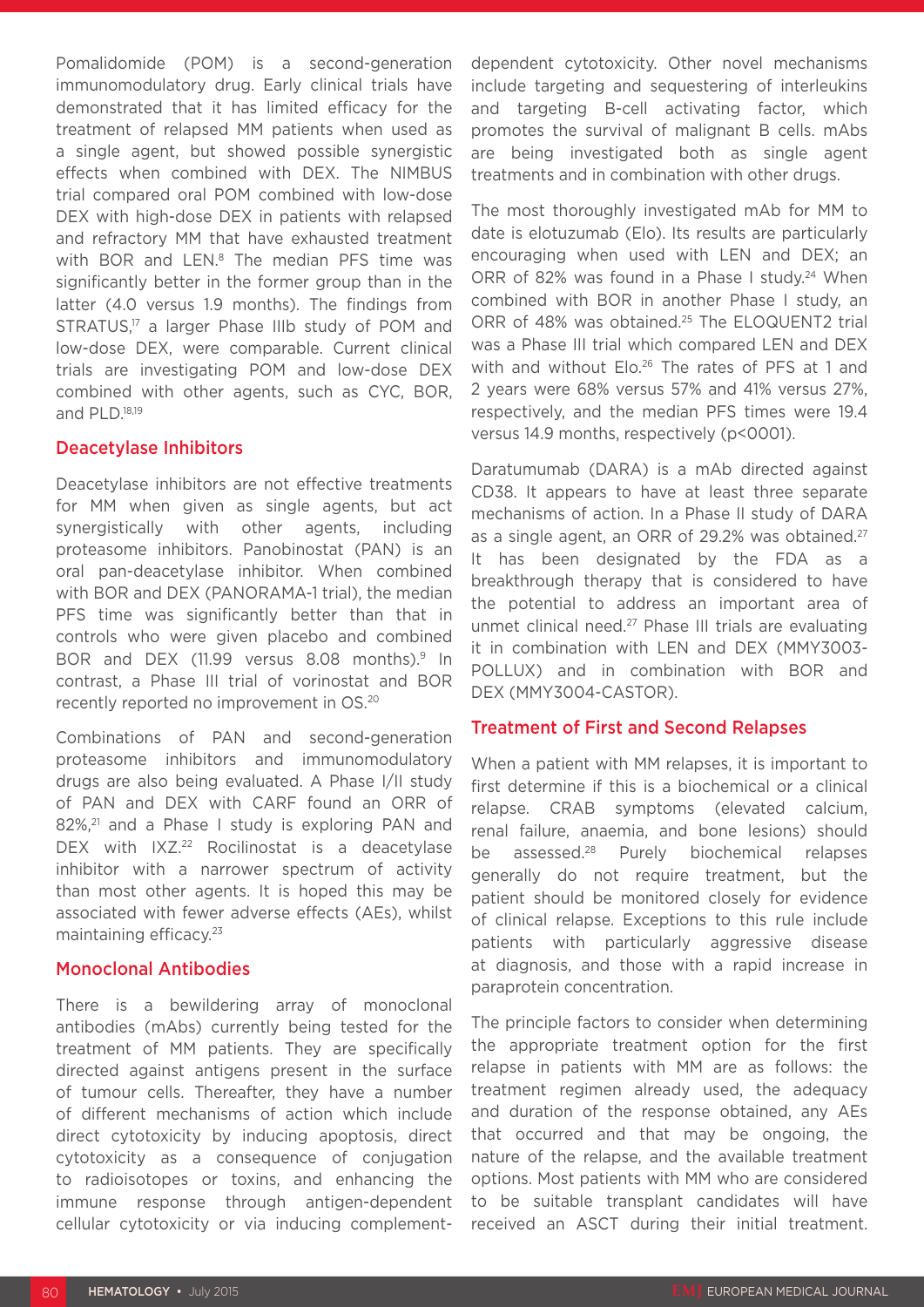

#### Figure 1: Treatment algorithm for first relapse in multiple myeloma.

ASCT: autologous stem cell transplant; BOR: bortezomib; CR: complete response; LEN: lenalidomide; VGPR: very good partial response; DEX: dexamethasone; yr: year(s).

There has been much debate as to whether, with the availability of modern drug treatments, it is necessary to include ASCT at first presentation of MM; the alternative is that it might only be used after the first relapse. A recently reported Phase III open-label, randomised study compared high-dose MLP + ASCT with MLP-prednisone-LEN (MPR), and also compared LEN maintenance therapy with no maintenance therapy in patients with newly diagnosed MM. Both PFS and OS durations were significantly longer with high-dose MLP + ASCT than with MPR. The median PFS was significantly longer with LEN maintenance than with no maintenance, but 3-year OS times were not significantly prolonged.<sup>29</sup>

Patients treated recently are likely to have received BOR and possibly also LEN and/or MLP. Those treated some time ago may have received THD or agents such as vincristine or doxorubicin (DOXO). It is important to consider the initial regimen in detail, the response to the various agents in it, and AEs. The nature of the response to initial treatment helps to determine the time to disease progression; this is likely to be short in those who showed only a minimal response

to initial treatment, intermediate in those who achieved a complete response (no detectable monoclonal protein and <5% of plasma cells in the bone marrow), and longest in those who achieved an immunophenotypic complete response, in which multiparameter flow cytometry fails to detect any myeloma cells.30-32 However, patients with a rapid and major response but with high-risk genetics can have a rapid and aggressive relapse. An aggressive relapse favours the use of multidrug combinations.

The patient's bone marrow reserve should be considered, as should issues related to previous AEs, such as peripheral neuropathy and deep venous thrombosis (DVT). Other patient factors which may be relevant include comorbidities such as diabetes mellitus and cardiac disease, physical fitness, quality of life (QoL), renal function, and social support. In a young patient (defined as <60 years) who has an early relapse (<1 year post ASCT), the goal should be to overcome drug resistance using a combination of non-crossresistant agents (Figure  $1$ ).<sup>33</sup> Until recently, this situation pertained to around 5-10% of young patients with MM. There are a number of options available, including the following: the VDL-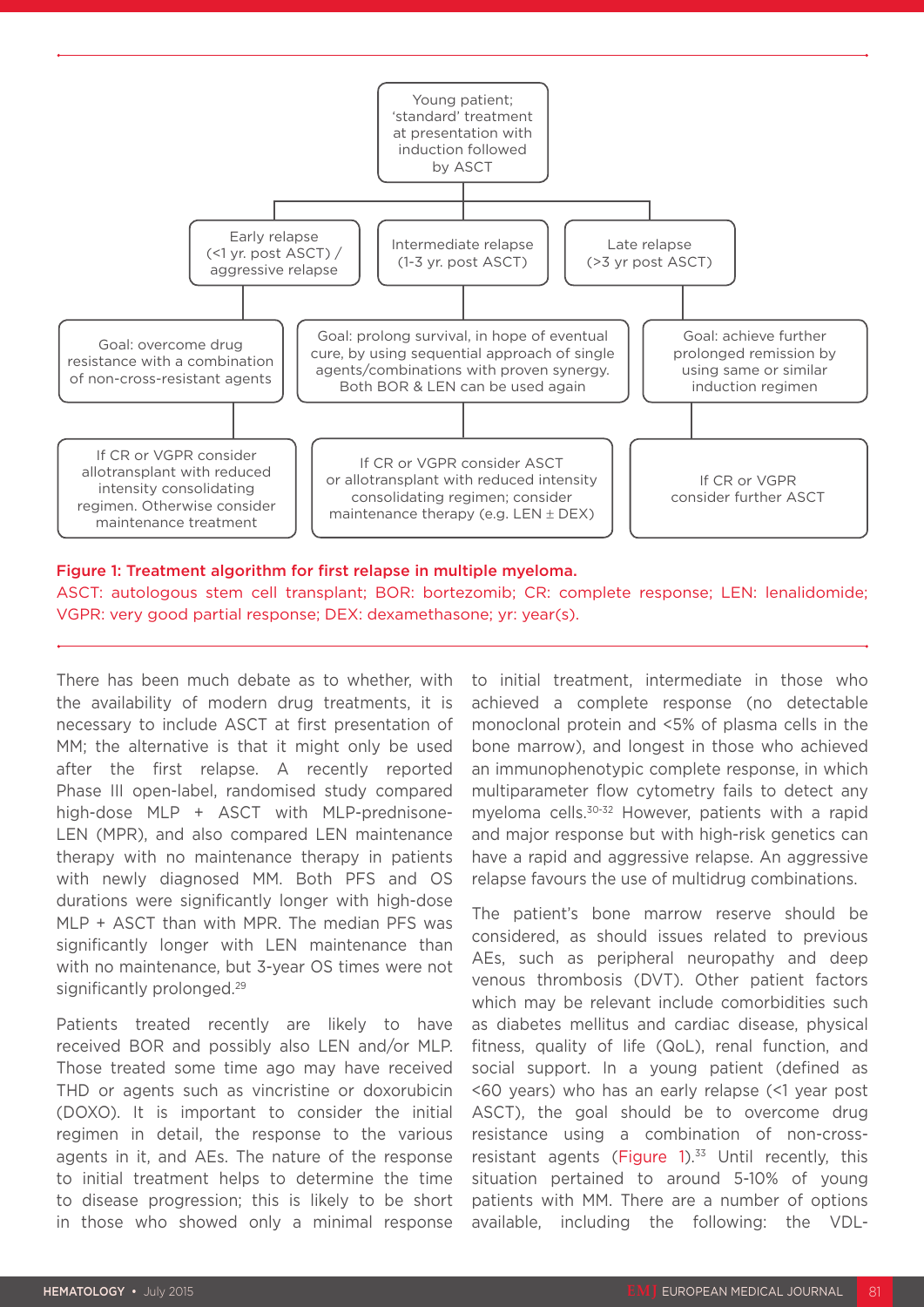PACE regimen (BOR with DEX, THD, and a 4-day continuous infusion of cisplatin, DOXO, CYC, and etoposide); the VRD regimen (BOR, LEN, and DEX); the VRD regimen with the addition of CYC; and the RAD regimen (LEN, adriamycin, and DEX).<sup>34-36</sup> In those patients with a complete or very good partial response, this treatment may be followed by an allotransplant by a reducedintensity consolidating regimen, or else with a maintenance regimen.<sup>37</sup>

In a young patient with a late relapse (>3 years post ASCT), re-induction with the same initial regimen or a novel combination regimen followed by a further ASCT is appropriate (Figure 1).<sup>33</sup> At least until recently, approximately 10% of young patients with MM fell into this category. With the recent early use of new drug treatments, including in combination and of ASCT, the current median first remission time, of around 5 years, is significantly longer than it was just a few years ago. Consequently, more patients are likely to be candidates for a second ASCT.

Recently, the role of re-ASCT at the time of first relapse was investigated in a Phase III study of patients with MM who had suffered a relapse ≥18 months after their first ASCT.<sup>38</sup> Patients received BOR, DOXO, and DEX induction therapy and were then randomised to high-dose MLP 200 mg/m<sup>2</sup> + salvage ASCT or oral CYC (400 mg/m² per week for 12 weeks). The median TTP was significantly longer in those who received a further ASCT compared with those who did not (19 versus 11 months). Although the results support the wider use of re-ASCT in selected patients, it should be noted that 41% of potentially eligible patients were not randomised because of a failure to collect the necessary stem cells to allow ASCT, as a consequence of comorbidities, or because consent was withdrawn.

For the remaining ≈80% of young patients who relapse 1-3 years after initial treatment, the aim should be to prolong survival, hopefully until a curative treatment is available.<sup>33</sup> Until recently, this would probably have been achieved by the use of novel agents not used during the initial treatment. However, Phase II studies have demonstrated that retreatment with BOR, $39$  and also with LEN, $40$ is often successful with acceptable toxicity. Consequently, treatment of the first relapse can reasonably involve a further course of either of these agents for the majority of patients (Figure 1).

A further consideration is whether to treat for a fixed number of cycles, or with continued therapy until disease progression. The former is favoured in patients with indolent disease, and in those in whom further therapeutic possibilities exist. The latter is favoured following aggressive relapses and if treatment options are exhausted.<sup>37</sup> LEN with DEX is therefore a good choice; this two-drug combination remains a standard treatment for relapses. However, combinations of three drugs are being increasingly advocated, informed by trials such as ASPIRE14 and ELOQUENT2.<sup>41</sup> This trend may be changed to a two-drug combination such as CARF + DEX, according to the results of the ENDEAVOR trial.<sup>15</sup> However, in taking this decision, prior therapies and their efficacies must be considered.

In patients who have exhausted BOR and, more especially, LEN, the combination of POM + low-dose DEX would be a good choice, possibly optimised by the addition of a third agent (CYC or BOR) depending on the results of ongoing clinical trials. Relapsed elderly patients, who are not considered suitable for ASCT, should be assessed clinically as to whether they are suitable for active treatment. If so, the approach should be similar to that described for younger patients, but often using smaller drug doses. Both BOR and LEN have been shown to be effective in the elderly, as have the combinations of agents investigated in the ASPIRE, ENDEAVOR, and ELOQUENT studies. For others, treatment with oral CYC and prednisone should be offered.

#### Subsequent Relapses

In patients with MM who have further relapses, the recent availability of second and thirdgeneration proteasome inhibitors, as well as immunomodulatory drugs and the deacetylase inhibitor PAN, adds significantly to the therapeutic possibilities. Once again, the possibility of using drugs to which the patient has responded to previously should be considered. When deciding whether to use single agents or combinations of drugs, the evidence for true synergy, rather than a purely additive effect, should be considered. Trial evidence suggests synergy between immunomodulatory drugs and DEX and between proteasome inhibitors and deacetylase inhibitors.

#### Future Possibilities

Despite the marked improvement in the survival of patients with MM over recent years, the condition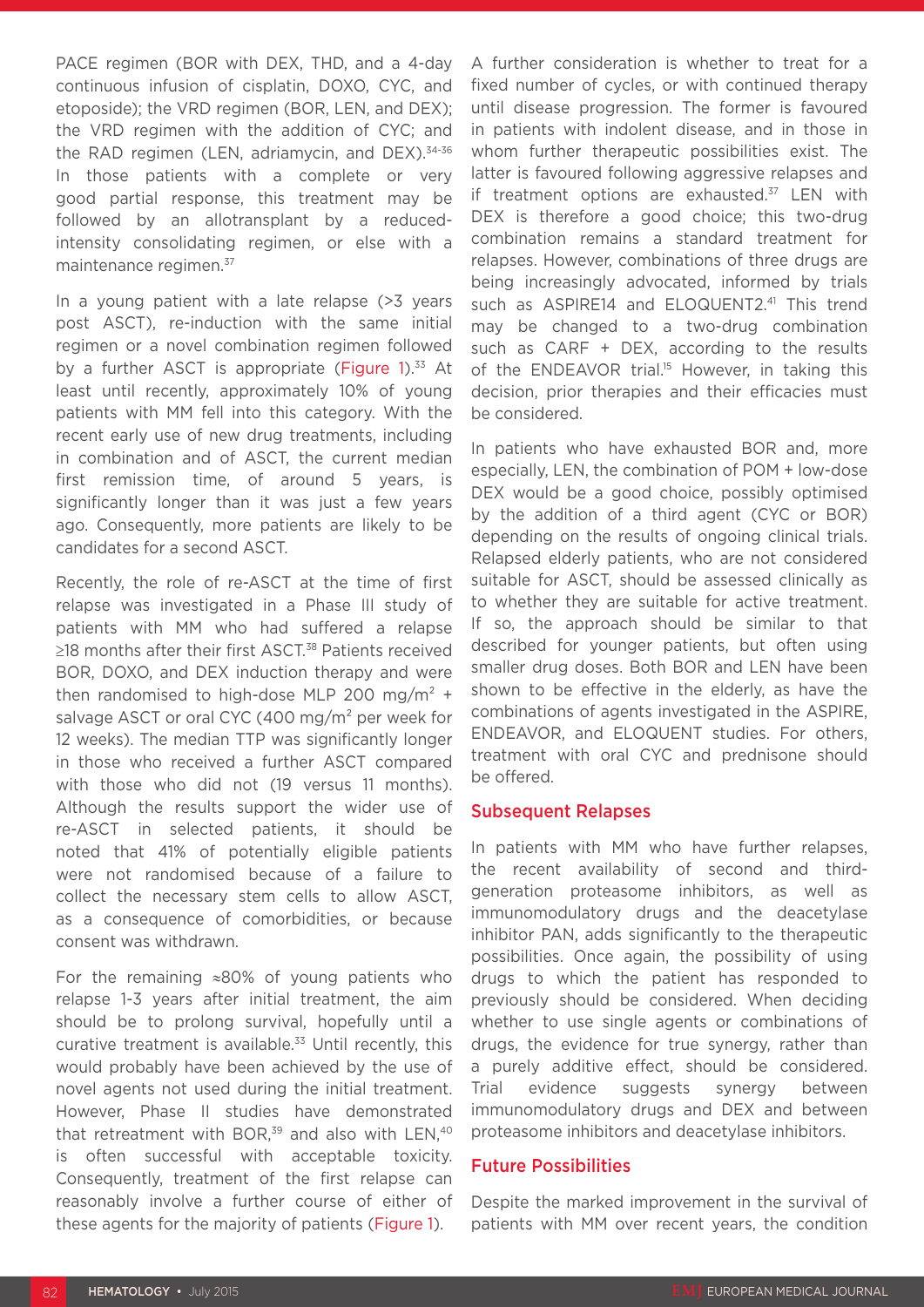remains incurable; relapse is all but inevitable, even in those with the most favourable prognostic indicators. The relapsing nature of MM means that existing licenced treatment options will eventually become exhausted. There is therefore an ongoing unmet clinical need for new treatments to be developed and made available. Currently, a plethora of potential novel treatments are emerging for relapsed disease, some still in the early stages of development, and others that may soon be approved. The following is a brief summary of some of the more promising agents in development, emphasising the breadth of different drug classes under investigation. More comprehensive reviews can be found elsewhere.42

Not all agents under investigation are new. For example, bendamustine (BDM) is an alkylating drug that has been investigated in MM patients over many years; it is now undergoing clinical trials in relapsed patients.<sup>43</sup> Furthermore, MLPflufenamide is a dipeptide prodrug of MLP which appears to have greater potency than the parent drug.44 However, a number of novel drugs have shown early promise, including filanesib,<sup>45</sup> which arrests cells in mitosis, tanespimycin, an Hsp90 inhibitor, combined with proteasome inhibitors, 46 and drugs that block signalling pathways, such as perifosine (an AKT inhibitor), and everolimus and temsirolimus (which target the mammalian target of rapamycin pathway).<sup>47</sup> Less promising have been studies of tyrosine and serine kinase inhibitors, and attempts to synchronise tumour cells with seliciclib, rendering them more susceptible to BOR.

## CONCLUSIONS AND TREATMENT **STRATEGIES**

The treatment of patients with MM has moved from the era of chemotherapy to that of targeted drug therapy. This has been accompanied by improved survival outcomes. However, MM remains an incurable disease and the drugs used to manage it, although often less toxic than past chemotherapeutic regimens, still often cause significant morbidity as a consequence of AEs, including bone marrow suppression, DVT, and peripheral neuropathy, amongst others. As new treatments are developed to address the clear clinical need for these patients, a focus on safety and tolerability should be emphasised, as well as efficacy. It is crucial that attempts to prolong the patient's life do not ignore the importance of their QoL. The principal role of the treating

clinician is to choose management strategies that maximise the therapeutic potential of the new agents available, whilst minimising the negative impacts on the patient and their family. This may mean taking different approaches in patients with similar disease profiles.

There is no widely accepted standard treatment pathway for patients with MM. The development of an internationally accepted, evidence-based treatment pathway for patients with MM would not only be welcomed by patients and clinicians alike, but would go some way to highlight the treatment gaps that patients with MM face. In those patients who can tolerate ASCT, initial treatment with an induction regimen with the first-generation proteasome inhibitor, BOR (alone or in combination with, for example, an immunomodulatory drug) followed by an ASCT is probably the most common current approach.

When the first relapse occurs, the most suitable response requires a detailed consideration of a range of factors described above. Usually, only symptomatic relapses are treated. In those patients who respond optimally to the initial treatment, re-induction with the same or modified regimen as used before, followed by a further ASCT, is an appropriate strategy. On the other hand, if the initial response was poor and short-lived, and/or if the relapse is aggressive, overcoming resistance using combinations of three or more drugs, including a proteasome inhibitor and an immunomodulatory drug, is appropriate. Making the choice between available proteasome inhibitors and immunomodulatory drugs should take into account what was used initially and the consequent AEs. For example, for patients previously exposed to BOR, either using the secondgeneration proteasome inhibitor CARF or the immunomodulatory drug LEN would be a good choice. In a patient treated with THD who had developed peripheral neuropathy, LEN or even POM would be suitable. In responders, a subsequent ASCT or allotransplant with a reduced-intensity conditioning regimen may be considered.

The approach during subsequent relapses is similar. Fortunately, the availability of third-generation proteasome inhibitors, immunomodulatory drugs, and PAN greatly increases the options available. The role of older drugs, such as MLP and BDM, should not be forgotten, and novel agents should be considered as they become available. The most promising of these include the deacetylase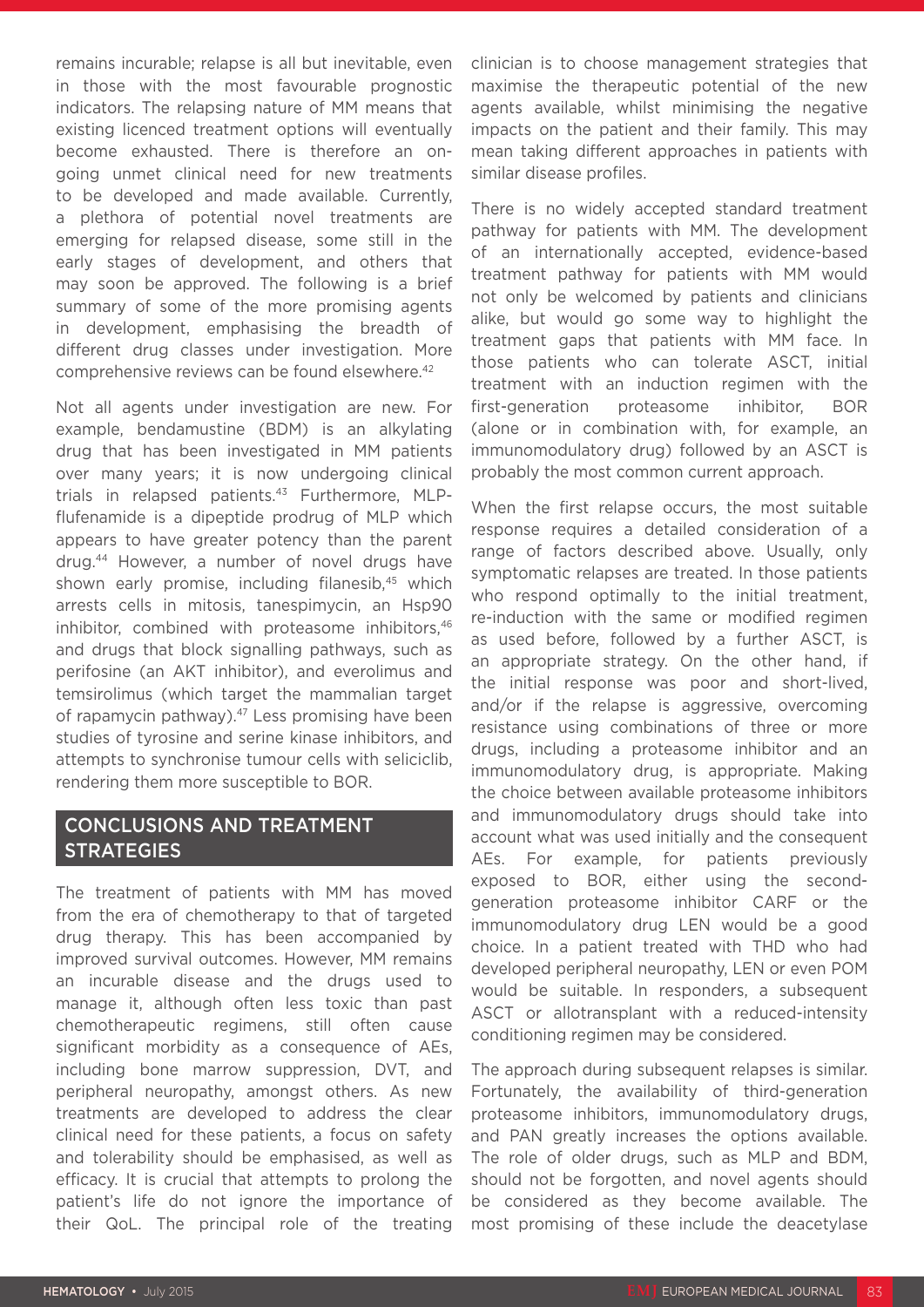inhibitors, the mAbs Elo and DARA, and signal transduction pathway inhibitors.

To conclude, it seems probable that for the treatment of MM the next decade will prove even more exciting than the last. Treatments that are becoming available offer the prospect of radically changing the survival curve for MM. While this curve may not plateau in the near future, the rate of relapse will become very low. The aims of researchers within this field are to bring to the bedside a range of safe drugs with low toxicity profiles and proven efficacy, which are capable of establishing a prolonged period of remission and even a cure for a subset of patients with MM.

#### Acknowledgements

Thanks are given to Dr Colin Ferrie and Dr Natalie Morris of Oxford Science Editing Ltd. for assistance with the preparation of the text of this manuscript.

#### REFERENCES

1. National Cancer Institute. SEER Stat Fact Sheets: Myeloma. 2015. Available at: http://seer.cancer.gov/statfacts/html/ mulmy.html. Last accessed: 28 May 2015.

2. Cancer Research UK. Myeloma incidence statistics. 2014. Available at: http://www.cancerresearchuk.org/ health-professional/cancer-statistics/ statistics-by-cancer-type/myeloma/ incidence#heading-One. Last accessed: 28 May 2015.

3. Kumar SK et al. Improved survival in multiple myeloma and the impact of novel therapies. Blood. 2008;111(5):2516-20.

4. Richardson PG et al. Bortezomib or high-dose dexamethasone for relapsed multiple myeloma. N Engl J Med. 2005;352(24):2487-98.

5. Orlowski RZ et al. Randomized phase III study of pegylated liposomal doxorubicin plus bortezomib compared with bortezomib alone in relapsed or refractory multiple myeloma: combination therapy improves time to progression. J Clin Oncol. 2007;25(25):3892-901.

6. Dimopoulos M et al. Lenalidomide plus dexamethasone for relapsed or refractory multiple myeloma. N Engl J Med. 2007;357(21):2123-32.

7. Weber DM et al. Lenalidomide plus dexamethasone for relapsed multiple myeloma in North America. N Engl J Med. 2007;357(21):2133-42.

8. San Miguel JF et al. Pomalidomide plus low-dose dexamethasone versus highdose dexamethasone alone for patients with relapsed and refractory multiple myeloma (MM-003): a randomised, open-label, phase 3 trial. Lancet Oncol. 2013;14(11):1055-66.

9. San Miguel JF et al. Panobinostat plus bortezomib and dexamethasone versus placebo plus bortezomib and dexamethasone in patients with relapsed or relapsed and refractory multiple

myeloma: a multicentre, randomised, double-blind phase 3 trial. Lancet Oncol. 2014;15(11):1195-206.

10. Siegel DS et al. A phase 2 study of single-agent carfilzomib (PX-171- 003-A1) in patients with relapsed and refractory multiple myeloma. Blood. 2012;120(14):2817-25.

11. Vij R et al. An open-label, singlearm, phase 2 study of single-agent carfilzomib in patients with relapsed and/ or refractory multiple myeloma who have been previously treated with bortezomib. Br J Haematol. 2012;158(6):739-48.

12. Vij R et al. An open-label, singlearm, phase 2 (PX-171-004) study of single-agent carfilzomib in bortezomibnaive patients with relapsed and/or refractory multiple myeloma. Blood. 2012;119(24):5661-70.

13. Ludwig H et al. LBA28 Carfilzomib (K) vs low-dose corticosteroids and optional cyclophosphamide (CY) in patients (PTS) with relapsed and refractory multiple myeloma (RRMM): results from a phase 3 study (FOCUS). Ann Onc. 2014;25(suppl\_4);doi:10.1093/annonc/ mdu438.29. [Epub ahead of print].

14. Stewart AK et al. Carfilzomib, lenalidomide, and dexamethasone for relapsed multiple myeloma. N Engl J Med. 2015;372(2):142-52.

15. Dimopoulos MA et al. Carfilzomib and dexamethasone (Kd) vs bortezomib and dexamethasone (Vd) in patients (pts) with relapsed multiple myeloma (RMM): Results from the phase III study ENDEAVOR. Abstract 8509. ASCO Annual Meeting, 29 May – 2 June 2015.

16. Allegra A et al. New orally active proteasome inhibitors in multiple myeloma. Leuk Res. 2014;38(1):1-9.

17. Dimopoulos MA et al. The STRATUS trial (MM-010): A single-arm phase 3b study of pomalidomide plus low-dose dexamethasone (POM + LoDEX) in refractory or relapsed and refractory multiple myeloma. Abstract TPS8625. ASCO Annual Meeting, 29 May – 2 June 2015.

18. Larocca A et al. Pomalidomide, cyclophosphamide, and prednisone for relapsed/refractory multiple myeloma: a multicenter phase 1/2 open-label study. Blood. 2013;122(16):2799-806.

19. Hilger JD et al. A phase I/II study (NCT01541332) of pomalidomide (POM), dexamethasone (DEX), and pegylated liposomal doxorubicin (PLD) for patients with relapsed/refractory (R/R) multiple myeloma (MM). Abstract 8598. ASCO Annual Meeting, 31 May – 4 June 2013.

20. Dimopoulos M et al. Vorinostat or placebo in combination with bortezomib in patients with multiple myeloma (VANTAGE 088): a multicentre, randomised, double-blind study. Lancet Oncol. 2013;14(11):1129-40.

21. Berdeja JG et al. A phase I/II study of the combination of panobinostat (PAN) and carfilzomib (CFZ) in patients (pts) with relapsed or relapsed/refractory multiple myeloma (MM). Abstract 8513. ASCO Annual Meeting, 29 May – 2 June 2015.

22. Case Comprehensive Cancer Center. MLN9708 (ixazomib) in combination with panobinostat and dexamethasone in multiple myeloma. 2015. NCT02057640. https://clinicaltrials.gov/ct2/show/ NCT02057640.

23. Laubach JP et al. Current strategies for treatment of relapsed/refractory multiple myeloma. Expert Rev Hematol. 2014;7(1):97-111.

24. Lonial S et al. Elotuzumab in combination with lenalidomide and lowdose dexamethasone in relapsed or refractory multiple myeloma. J Clin Oncol. 2012;30(16):1953-9.